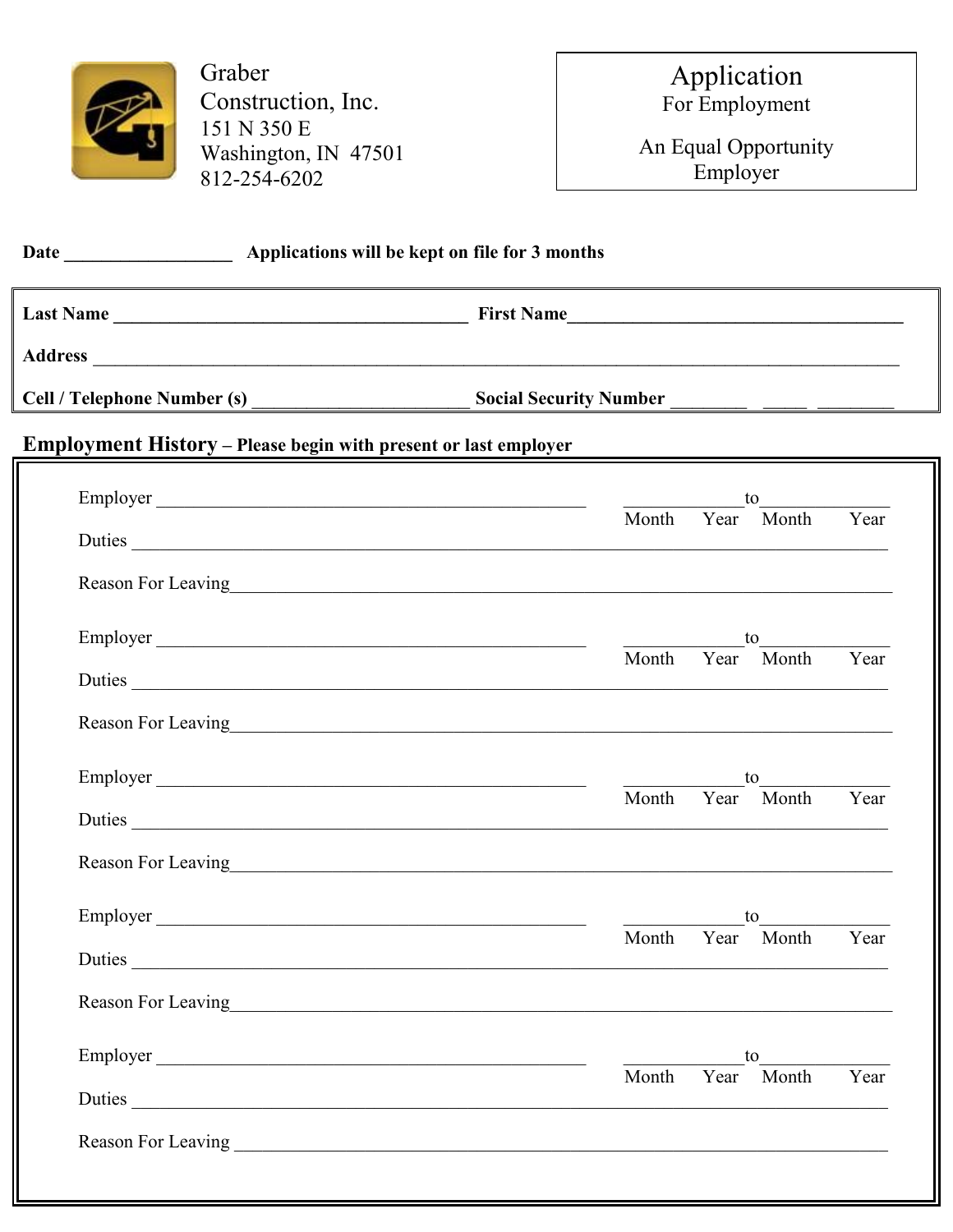## **POSITION APPLYING FOR \_\_\_\_\_\_\_\_\_\_\_\_\_\_\_\_\_\_\_\_\_\_\_\_\_\_\_\_\_\_\_\_\_\_\_\_\_\_\_\_\_\_\_\_\_\_\_\_\_\_\_\_\_\_\_\_\_\_\_\_\_**

## **SPECIFIC SKILLS & EXPERIENCE**

| 1. Phone $\#$ Phone $\#$                                                                                         |
|------------------------------------------------------------------------------------------------------------------|
| 2. Phone $\#$ Phone $\#$                                                                                         |
| 3. Phone $\#$ Phone $\#$                                                                                         |
|                                                                                                                  |
|                                                                                                                  |
| Are you legally eligible for employment in the U.S. A? Yes______ No _____ Federal Law requires proof of identity |
|                                                                                                                  |
| Is there any reason you might be unable to perform any functions of the job for which you have applied?          |
|                                                                                                                  |

 $\mathcal{L}_\mathcal{L} = \{ \mathcal{L}_\mathcal{L} = \{ \mathcal{L}_\mathcal{L} = \{ \mathcal{L}_\mathcal{L} = \{ \mathcal{L}_\mathcal{L} = \{ \mathcal{L}_\mathcal{L} = \{ \mathcal{L}_\mathcal{L} = \{ \mathcal{L}_\mathcal{L} = \{ \mathcal{L}_\mathcal{L} = \{ \mathcal{L}_\mathcal{L} = \{ \mathcal{L}_\mathcal{L} = \{ \mathcal{L}_\mathcal{L} = \{ \mathcal{L}_\mathcal{L} = \{ \mathcal{L}_\mathcal{L} = \{ \mathcal{L}_\mathcal{$ 

**Signature** Date **OFFICE USE** Date Hired \_\_\_\_\_\_\_\_\_\_\_\_\_\_\_\_ Start Date \_\_\_\_\_\_\_\_\_\_\_\_\_\_\_\_ Wage Rate \_\_\_\_\_\_\_\_\_\_\_\_\_\_ Hired By